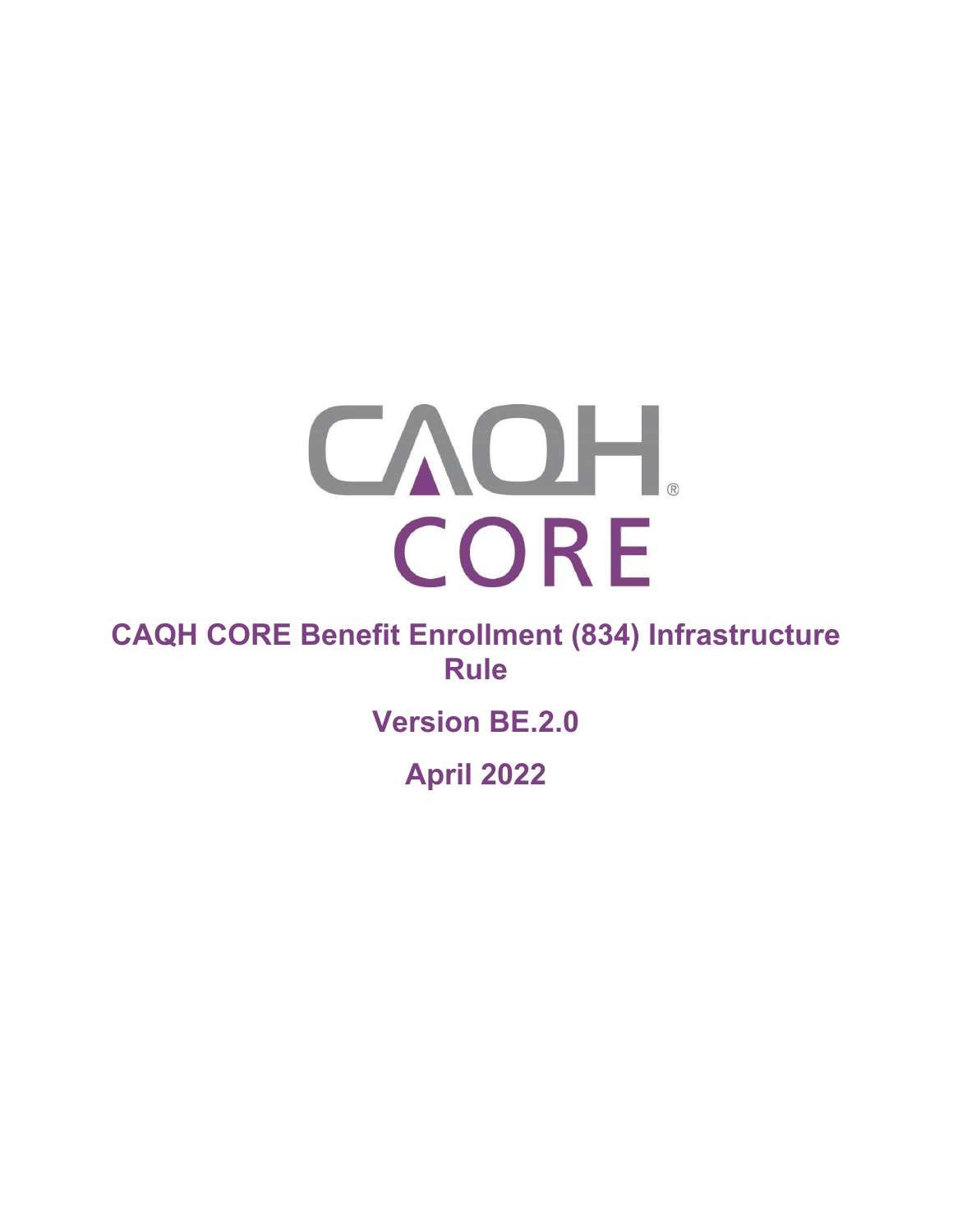# **CAQH Committee on Operating Rules for Information Exchange (CORE) CAQH CORE Benefit Enrollment (834) Infrastructure Rule vBE.2.0**

| <b>Version</b> | <b>Revision</b> | <b>Description</b>                                                                                                                                                                                                                                                                                                                                                                                                     | Date           |
|----------------|-----------------|------------------------------------------------------------------------------------------------------------------------------------------------------------------------------------------------------------------------------------------------------------------------------------------------------------------------------------------------------------------------------------------------------------------------|----------------|
| 4.0.0          | Major           | Phase IV CAQH CORE 834 Benefit Enrollment Rule balloted and<br>approved via CAQH CORE Voting Process.                                                                                                                                                                                                                                                                                                                  | September 2015 |
| <b>BE.1.0</b>  | Minor           | Non-substantive adjustments to support re-organization of<br>operating rules into rule sets organized by business transaction<br>(e.g., Eligibility & Benefits, Claim Status, etc.) rather than phase<br>(e.g., Phase I, II, etc.) as approved by the CAQH CORE Board<br>in 2019.<br>• Operating rule naming, versioning and numbering<br>methodologies updated to align with business transaction-based<br>rule sets. | May 2020       |
| <b>BE.2.0</b>  | Major           | Substantive updates to system availability requirements to align April 2022<br>with current business needs.<br>Update Connectivity reference to align with the most recent<br>published and CAQH CORE adopted version of the CAQH<br><b>CORE Connectivity Rule.</b><br>Additional non-substantive adjustments for clarity.                                                                                             |                |

# **Revision History for CAQH CORE Benefit Enrollment (834) Infrastructure Rule**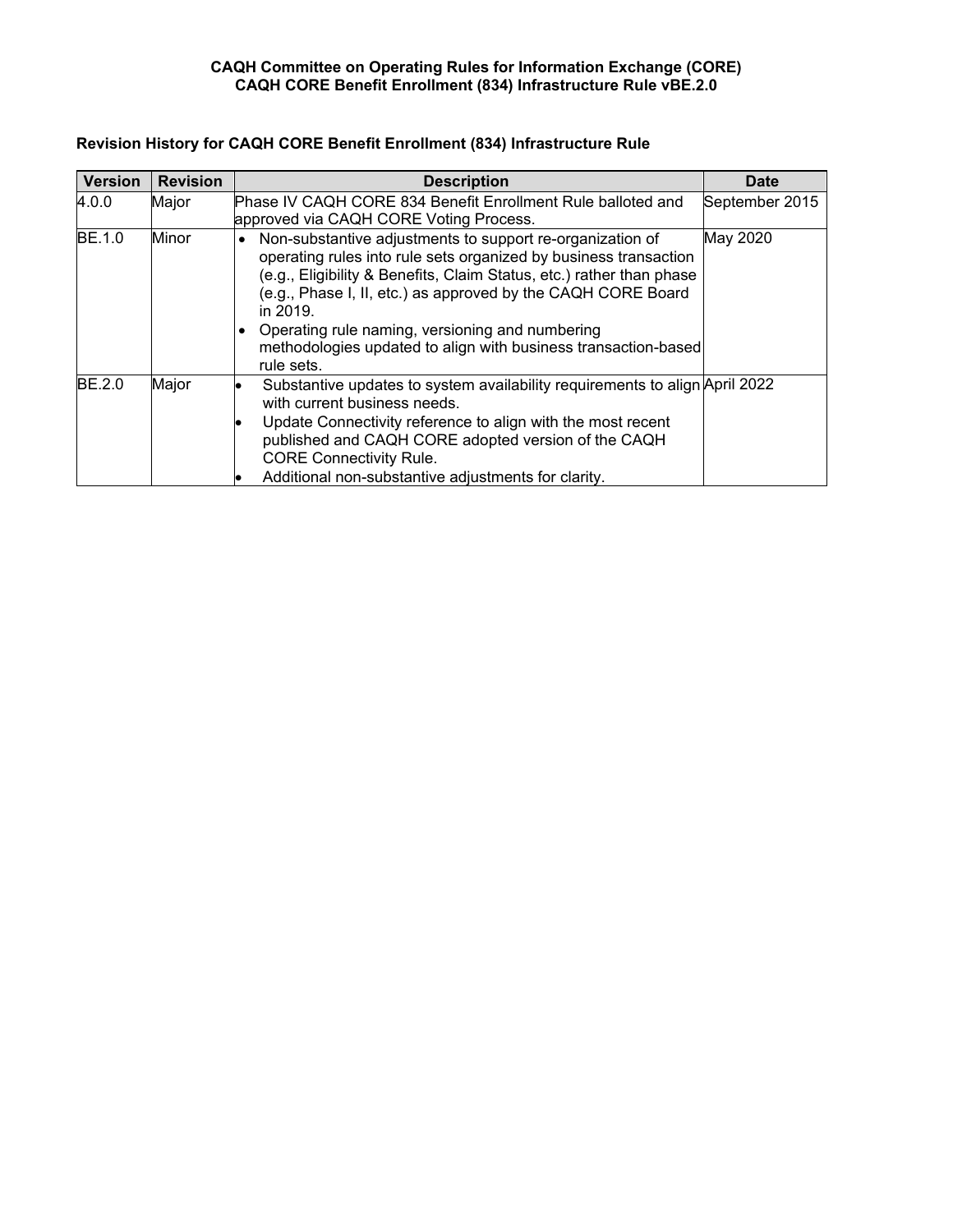**Table of Contents**

| 1     |                                                                                                  |  |
|-------|--------------------------------------------------------------------------------------------------|--|
| 1.1   |                                                                                                  |  |
|       |                                                                                                  |  |
|       |                                                                                                  |  |
| 3.1   |                                                                                                  |  |
| 3.2   |                                                                                                  |  |
| 3.3   |                                                                                                  |  |
| 3.4   |                                                                                                  |  |
| 3.5   |                                                                                                  |  |
| 3.6   | How the Rule Relates to Eligibility & Benefits, Claim Status, and Payment & Remittance Advice  6 |  |
| 3.7   |                                                                                                  |  |
| 3.8   |                                                                                                  |  |
| 4.    |                                                                                                  |  |
| 4.1   |                                                                                                  |  |
| 4.2   |                                                                                                  |  |
| 4.3   |                                                                                                  |  |
| 4.3.1 |                                                                                                  |  |
|       |                                                                                                  |  |
|       |                                                                                                  |  |
|       |                                                                                                  |  |
|       |                                                                                                  |  |
|       |                                                                                                  |  |
|       |                                                                                                  |  |
|       |                                                                                                  |  |
|       |                                                                                                  |  |
| 4.4   | Benefit Enrollment and Maintenance Real Time Processing Mode Response Time Requirements 9        |  |
| 4.5   | Benefit Enrollment and Maintenance Real Time Processing Mode Acknowledgement Requirements  9     |  |
| 4.6   | Benefit Enrollment and Maintenance Batch Processing Mode Response Time Requirements 9            |  |
| 4.7   | Benefit Enrollment and Maintenance Batch Processing Mode Acknowledgement Requirements 10         |  |
| 4.8   | Elapsed Time for Enrollment System Processing of Received Benefit Enrollment Data 10             |  |
| 4.9   |                                                                                                  |  |
|       |                                                                                                  |  |
| 5     |                                                                                                  |  |
| 6     |                                                                                                  |  |
| 6.1   |                                                                                                  |  |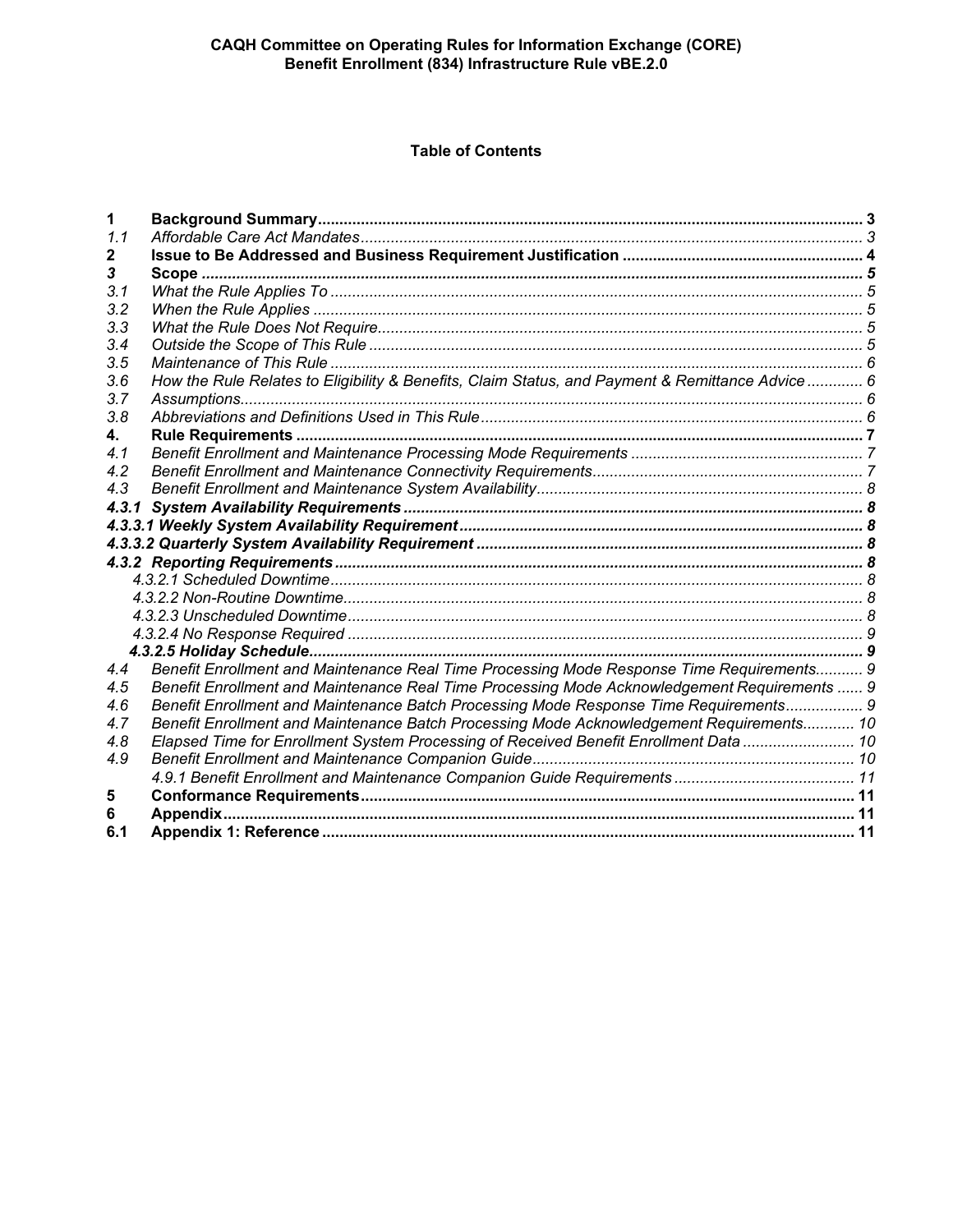# <span id="page-3-0"></span>**1 Background Summary**

The CAQH CORE Benefit Enrollment (834) Infrastructure Rule addresses the benefit enrollment and maintenance transaction to allow the industry to leverage its investment in the CAQH CORE Claims Status (276/277), Eligibility & Benefits (270/271) and Payment & Remittance (835) Infrastructure Operating Rules and apply them to conducting the X12 005010X220 Benefit and Enrollment Maintenance (834) transaction (hereafter referenced as X12 v5010 834) as well as the X12 005010X231 Implementation Acknowledgment for Health Care Insurance (999) transaction and all associated errata (hereafter referred to as X12 v5010 999). Benefits to the industry from applying the CAQH CORE infrastructure rules to the X12 v5010 834 include:

- Increased consistency and automation across entities
- Reduced administrative costs
- More efficient processes
- Reduced staff time for phone inquiries
- Enhanced revenue cycle management

The inclusion of this CAQH CORE Benefit Enrollment (834) Infrastructure Rule for the X12 v5010 834 continues to facilitate the industry's momentum to increase access to the HIPAA-mandated administrative transactions, and will encourage all HIPAA-covered entities, business associates, intermediaries, and vendors to build on and extend the infrastructure they have established for other business transactions.

# <span id="page-3-1"></span>*1.1 Affordable Care Act Mandates*

This CAQH CORE Rule is part of a set of rules that addresses requirements in Section 1104 of the Affordable Care Act (ACA). Section 1104 contains an industry mandate for the use of operating rules to support implementation of the HIPAA standards. Using successful, yet voluntary, national industry efforts as a guide, Section 1104 defines operating rules as "the necessary business rules and guidelines for the electronic exchange of information that are not defined by a standard or its implementation specifications." As such, operating rules build upon existing healthcare transaction standards. The ACA outlines three sets of healthcare industry operating rules to be approved by the Department of Health and Human Services (HHS) and then implemented by the industry.

The third set of ACA-mandated operating rules addresses the health care claims or equivalent encounter information transactions, enrollment and disenrollment in a health plan, health plan premium payments, claims attachments, and referral certification and authorization.<sup>[1](#page-3-2)</sup> The ACA requires HHS to adopt a set of operating rules for these five transactions by July [2](#page-3-3)014.<sup>2</sup> In a letter dated 09/12/12 to the Chairperson of the National Committee on Vital and Health Statistics (NCVHS), [3](#page-3-4) the Secretary of HHS designated CAQH CORE as the operating rule authoring entity for the remaining five HIPAA-mandated electronic transactions.

Section 1104 of the ACA also adds the health claims attachment transaction to the list of electronic healthcare transactions for which the HHS Secretary must adopt a standard under HIPAA. The ACA requires the health claims attachment transaction standard to be adopted by 01/01/14, in a manner ensuring that it is effective by 01/01/16. [4](#page-3-5)

**NOTE**: As of April 2022, HHS had not adopted a standard for health claims attachments and an effective date for these operating rules is not included in the ACA.

<span id="page-3-2"></span><sup>1</sup> The first set of operating rules under ACA Section 1104 applies to eligibility and claim status transactions; these operating rules were effective 01/01/13. The second set of operating rules applies to EFT and ERA; these operating rules were effective 01/01/14.

<span id="page-3-3"></span> $2$  This date is statutory language and statutory language can be changed only by Congress.

<span id="page-3-4"></span><sup>3</sup> 09/12/12 HHS [Letter from the Secretary](http://www.caqh.org/file/4115/download?token=QdUiHJ4r) to the Chairperson of NCVHS.

<span id="page-3-5"></span><sup>4</sup> This date is statutory language and statutory language can be changed only by Congress.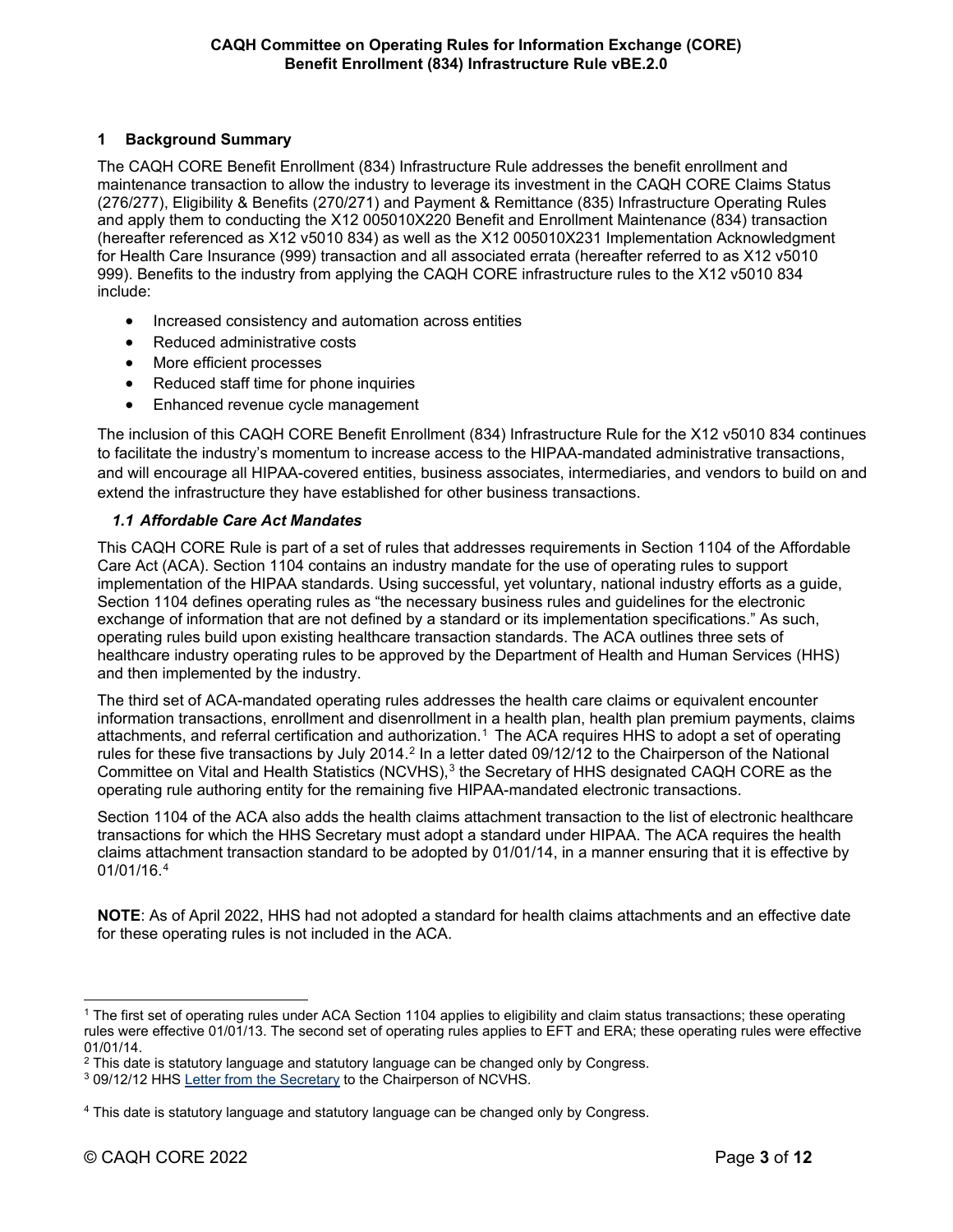# <span id="page-4-0"></span>**2 Issue to Be Addressed and Business Requirement Justification**

When the HIPAA transactions were first mandated for use in October 2000<sup>5</sup>, many health plan systems were not capable of processing the X12 v4010 834 transaction in Real Time, thus only Batch transactions were accepted. If Real Time transactions were accepted, the responses would not be returned in Real Time. Even with the transition to v5010 in 2011, the use of multiple connectivity methods and file formats still occurs depending upon the relationship between the health plan issuer and its trading partners. Results of straw polling conducted during development of this rule in 2014/2015 by the CAQH CORE Benefit Enrollment and Maintenance/Premium Payment Subgroup indicate the continued use of various file formats based on health plan issuer preference including manual processes.

By promoting consistent connectivity methods and the use of the HIPAA mandated transaction standard between health plan issuers and their trading partners, manual processes for benefit enrollment and maintenance can be reduced and electronic transaction usage increased. Defining acceptable use of response times, appropriate Batch and Real Time acknowledgements, system availability, and requiring entities that publish a Companion Guide do so in a common standard format to ensure that trading partners are informed of the nuances required for successful transaction processing will allow the industry to more easily adopt the X12 v5010 834 transaction.

The CAQH CORE Eligibility & Benefits (270/271) Infrastructure Rule is designed to bring consistency and to improve the timely flow of the eligibility transactions. These infrastructure rules requirements include:

- Real Time exchange of eligibility transactions within 20 seconds or less
- The consistent use of the X12 v5010 999 $<sup>6</sup>$  $<sup>6</sup>$  $<sup>6</sup>$  for both Real Time and Batch exchanges</sup>
- 90 percent system availability of a HIPAA-covered health plan's eligibility processing system components over a calendar week
- Use of the public internet for connectivity
- Use of a best practices Companion Guide template for format and flow of Companion Guides for entities that issue them

The CAQH CORE Claim Status and CAQH CORE Payment and Remittance Infrastructure Rules were applied to the exchange of the HIPAA-mandated X12 005010X212 Health Care Claim Status Request and Response (276/277) transactions and the HIPAA-mandated X12 005010X221A1 Health Care Claim Payment/Advice (835) transaction. These infrastructure rules include robust, prescriptive, and comprehensive connectivity requirements.

During the development of the CAQH CORE Benefit Enrollment (834) Infrastructure Rule, CAQH CORE used discussion, research, and straw poll results to determine which infrastructure requirements should be applied to the exchange of the X12 v5010 834 transaction. The table below lists the infrastructure requirements incorporated into this rule in §4.

<span id="page-4-1"></span><sup>5</sup> The first set of HIPAA-mandated transaction standards were adopted in the August 2000 HHS Final Rule, *[Health Insurance](http://www.cms.gov/Regulations-and-Guidance/HIPAA-Administrative-Simplification/TransactionCodeSetsStands/Downloads/txfinal.pdf)  [Reform:](http://www.cms.gov/Regulations-and-Guidance/HIPAA-Administrative-Simplification/TransactionCodeSetsStands/Downloads/txfinal.pdf) [Standards for Electronic Transactions](http://www.cms.gov/Regulations-and-Guidance/HIPAA-Administrative-Simplification/TransactionCodeSetsStands/Downloads/txfinal.pdf)*, with an effective date of October 16, 2000. A subsequent *[Final Rule](http://www.gpo.gov/fdsys/pkg/FR-2009-01-16/pdf/E9-740.pdf)* published in January 2009 with an effective date of January 1, 2010, adopted the X12 005010X220 Benefit and Enrollment Maintenance (834) as the standard for the enrollment and disenrollment in a health plan.

<span id="page-4-2"></span><sup>&</sup>lt;sup>6</sup> The use of the X12 TA1 Interchange Acknowledgement is not specifically addressed by the CAQH CORE Operating Rules. The A1 errata to Appendix C.1 of the X12 999 provides industry guidance for the use of the TA1.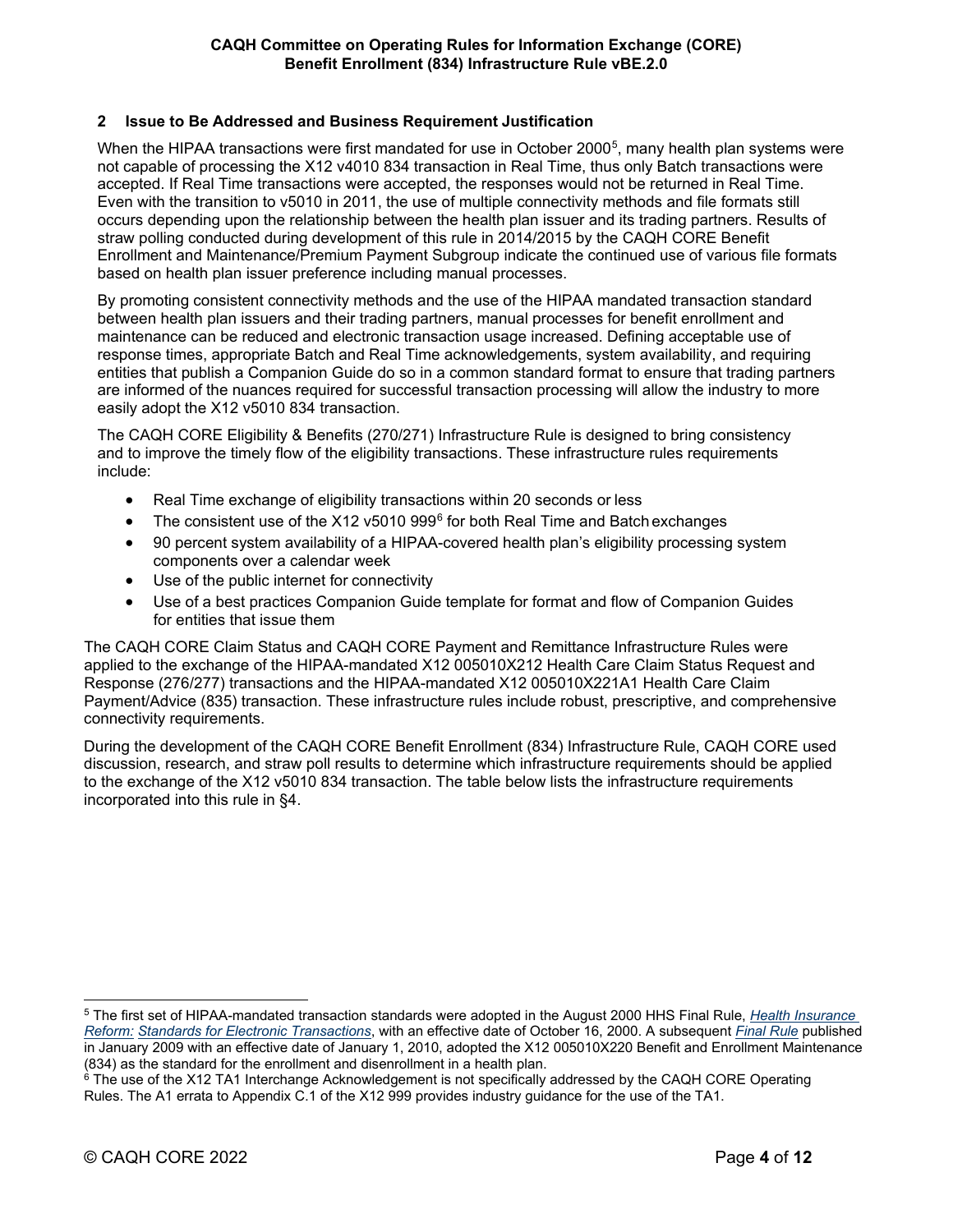| Infrastructure Requirements for the X12 v5010X220 834 Transaction                                                                                                                                                                                                                                                              |                                                                                        |  |  |  |
|--------------------------------------------------------------------------------------------------------------------------------------------------------------------------------------------------------------------------------------------------------------------------------------------------------------------------------|----------------------------------------------------------------------------------------|--|--|--|
| <b>CAQH CORE Infrastructure Requirement</b><br><b>Description</b>                                                                                                                                                                                                                                                              | Apply to CAQH CORE Benefit Enrollment Infrastructure<br>Rule for the X12 v5010X220 834 |  |  |  |
| Processing Mode*                                                                                                                                                                                                                                                                                                               |                                                                                        |  |  |  |
| Connectivity                                                                                                                                                                                                                                                                                                                   | v                                                                                      |  |  |  |
| <b>System Availability</b>                                                                                                                                                                                                                                                                                                     |                                                                                        |  |  |  |
| Real Time Processing Mode Response Time                                                                                                                                                                                                                                                                                        | v                                                                                      |  |  |  |
| <b>Batch Processing Mode Response Time</b>                                                                                                                                                                                                                                                                                     | v                                                                                      |  |  |  |
| <b>Real Time Acknowledgements</b>                                                                                                                                                                                                                                                                                              | v                                                                                      |  |  |  |
| <b>Batch Acknowledgements</b>                                                                                                                                                                                                                                                                                                  | v                                                                                      |  |  |  |
| <b>Companion Guide</b>                                                                                                                                                                                                                                                                                                         |                                                                                        |  |  |  |
| *Note: The CAQH CORE Premium Payment (820) Infrastructure Rule explicitly clarifies processing mode<br>requirements. In previous rule sets this requirement was not as explicit as needed resulting in questions from<br>implementers. The CAQH CORE Connectivity Rule specifies the processing mode(s) that must be supported |                                                                                        |  |  |  |

for each applicable transaction.

This CAQH CORE Benefit Enrollment (834) Infrastructure Rule defines the specific requirements that HIPAA-covered health plans or their agents<sup>[7](#page-5-5)</sup> must satisfy. As with all CAQH CORE Operating Rules, these requirements are intended as a base or minimum set of requirements, and it is expected that many entities will go beyond these requirements as they work towards the goal of administrative interoperability. This CAQH CORE Benefit Enrollment (834) Infrastructure Rule requires that HIPAA-covered health plans or their agents make appropriate use of the standard acknowledgements, support the CAQH CORE Connectivity requirements, and use the CAQH CORE Companion Guide Template when publishing their X12 v5010 834 Companion Guide.

By applying these CAQH CORE infrastructure requirements to the conduct of the X12 v5010 834 transactions, this CAQH CORE Benefit Enrollment (834) Infrastructure Rule helps provide the information that is necessary to electronically process a benefit enrollment or maintenance submission uniformly and consistently and thus reduce the cost of today's proprietary transaction processes.

It is understood that applying the CAQH CORE infrastructure requirements to the exchange of the X12 v5010 834 transaction does not address the industry's transaction data content needs but rather establishes an electronic "highway".

# <span id="page-5-0"></span>**3 Scope**

# <span id="page-5-1"></span>*3.1 What the Rule Applies To*

This CAQH CORE Benefit Enrollment (834) Infrastructure Rule applies to the conduct of the HIPAAmandated X12 v5010 834 transaction.

# <span id="page-5-2"></span>*3.2 When the Rule Applies*

This CAQH CORE Benefit Enrollment (834) Infrastructure Rule applies when a HIPAA-covered health plan or its agent uses, conducts, or processes the X12 v5010 834 transaction.

## *3.3 What the Rule Does Not Require*

<span id="page-5-3"></span>This rule does not require any entity to conduct, use, or process the X12 v5010 834 transaction if it currently does not do so or is not required by Federal or state regulation to do so.

## <span id="page-5-4"></span>*3.4 Outside the Scope of This Rule*

This rule does not address any data content requirements of the X12 v5010 834 transaction. This CAQH

<span id="page-5-5"></span> $7$  One who agrees and is authorized to act on behalf of another, a principal, to legally bind an individual in particular business transactions with third parties pursuant to an agency relationship. Source: West's Encyclopedia of American Law, edition 2. Copyright 2008 The Gale Group, Inc. All rights reserved.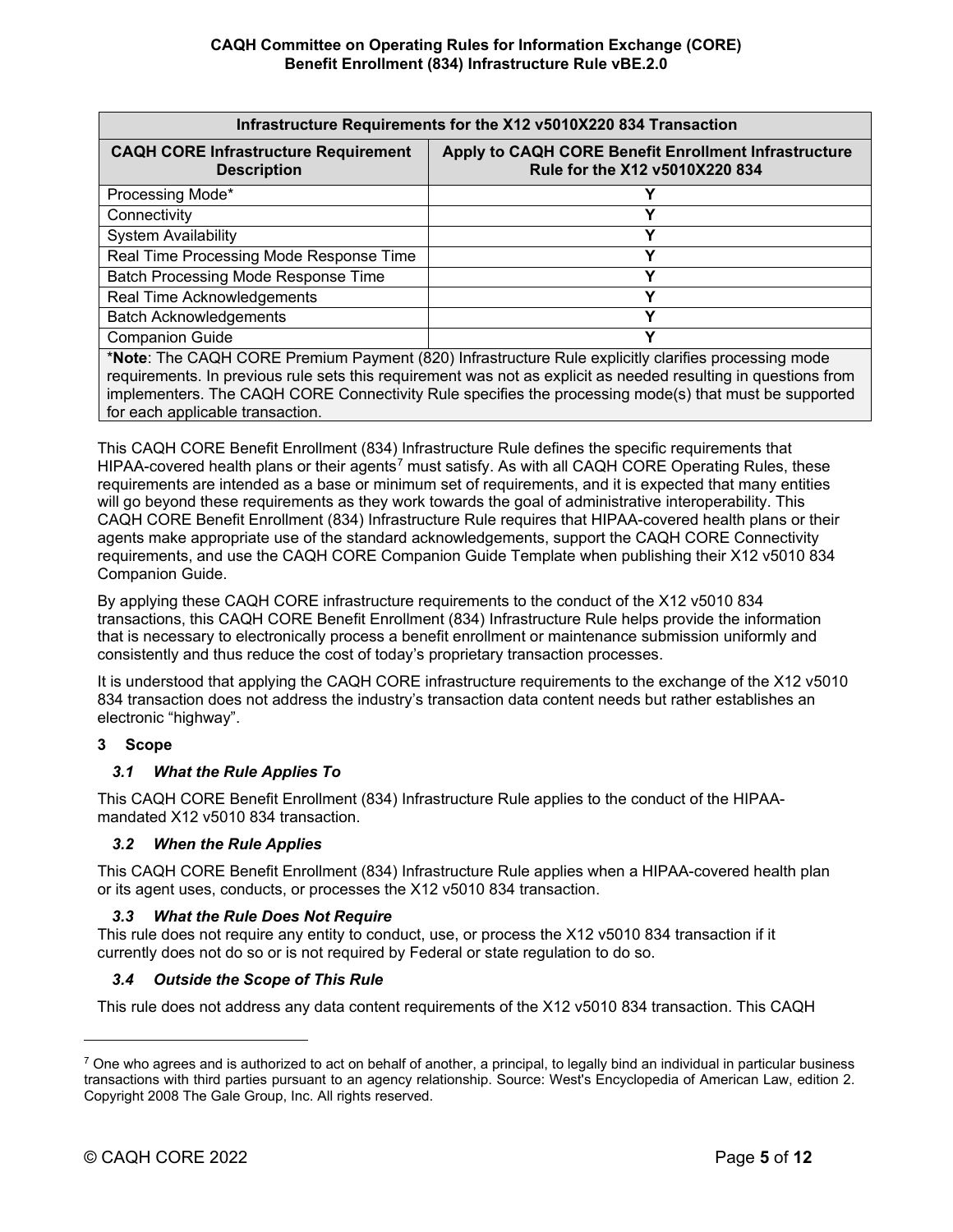# **CAQH Committee on Operating Rules for Information Exchange (CORE) Benefit Enrollment (834) Infrastructure Rule vBE.2.0**

CORE Benefit Enrollment (834) Infrastructure Rule applicable to benefit enrollment and maintenance is related to improving access to the transaction and **not to** addressing content requirements.

This rule does not address requirements for the use of the X12 v5010 834 transaction by the ACA Federal or state Health Information Exchanges (HIX).

# <span id="page-6-0"></span>*3.5 Maintenance of This Rule*

Should implementation of this rule be required via Federal regulation, any substantive updates to the rule (i.e., change to rule requirements) will be made in alignment with Federal processes for updating versions of the operating rules.

# <span id="page-6-1"></span>*3.6 How the Rule Relates to Eligibility & Benefits, Claim Status, and Payment & Remittance Advice*

The CAQH CORE Eligibility & Benefits (270/271) Infrastructure Rule focused on improving Real Time electronic eligibility and benefits verification as eligibility is the first transaction in the claims process. The CAQH CORE Eligibility & Benefits (270/271) Data Content Rule focused on extending the value of electronic eligibility by adding additional data content requirements that deliver more robust patient financial liability information, including remaining deductibles, and adding more service type codes that must be supported. Building on this, CAQH CORE also determined that a rule set should be created to address infrastructure rules around the claim status transaction to allow providers to check electronically, in Real Time, the status of a claim, without manual intervention, or to confirm receipt of claims, and thus created the CAQH CORE Claim Status (276/277) Infrastructure Rule. The Payment & Remittance (835) Infrastructure Rule includes rules around the health care claim payment/advice transaction to allow the industry to leverage its investment in the eligibility and benefits and claim status transactions.

This CAQH CORE Benefit Enrollment (834) Infrastructure Rule adds to the CAQH CORE infrastructure rule requirements by specifying the use of the X12 v5010 999 and the CAQH CORE infrastructure requirements when conducting the X12 v5010 834 transaction.

As with other CAQH CORE Operating Rules, general CAQH CORE policies also apply to CAQH CORE Benefit Enrollment Operating Rules and will be outlined in the CAQH CORE Benefit Enrollment Operating Rule Set.

This rule supports the CAQH CORE Guiding Principles that CAQH CORE Operating Rules will not be based on the least common denominator but rather will encourage feasible progress, and that CAQH CORE Operating Rules are a floor and not a ceiling, i.e., entities can go beyond the CAQH CORE Benefit Enrollment Operating Rule Set.

## <span id="page-6-2"></span>*3.7 Assumptions*

A goal of this rule is to adhere to the principles of electronic data interchange (EDI) in assuring that transactions sent are accurately received and to facilitate correction of errors for electronically submitted benefit enrollment and maintenance transactions.

The following assumptions apply to this rule:

- A successful communication connection has been established
- This rule is a component of the larger set of CAQH CORE Operating Rules; as such, all the CAQH CORE Guiding Principles apply to this rule and all other rules
- This rule is not a comprehensive companion document addressing any content requirements of the X12 v5010 834 or the X12 v5010 999 transactions
- Compliance with all CAQH CORE Operating Rules is a minimum requirement; any entity is free to offer more than what is required in the rule

## <span id="page-6-3"></span>*3.8 Abbreviations and Definitions Used in This Rule*

**Batch (Batch Mode, Batch Processing Mode):** Batch Mode is when the initial (first) communications session is established and maintained open and active only for the time required to transfer a Batch file of one or more transactions. A separate (second) communications session is later established and maintained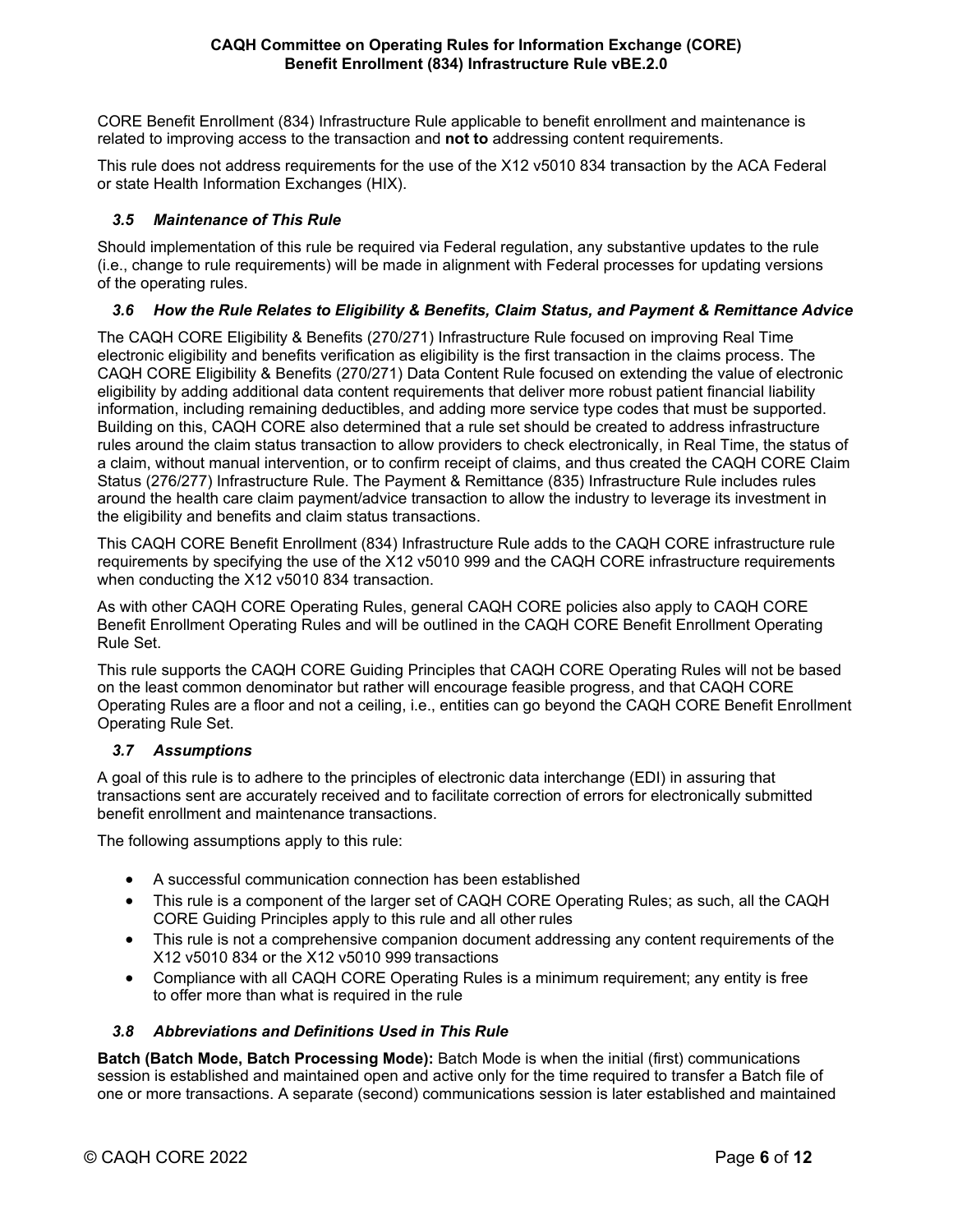open and active for the time required to acknowledge that the initial file was successfully received and/or to retrieve transaction responses.

Batch Mode/Batch Processing Mode is also considered to be an asynchronous processing mode, whereby the associated messages are chronologically and procedurally decoupled. In a request-response interaction, the client agent can process the response at some indeterminate point in the future when its existence is discovered. Mechanisms to implement this capability may include: polling, notification by receipt of another message, receipt of related responses (as when the request receiver "pushes" the corresponding responses back to the requestor), etc. Batch Mode/Batch Processing Mode is from the perspective of both the request initiator and the request responder. If a Batch (asynchronous) request is sent via intermediaries, then such intermediaries may, or may not, use Batch Processing Mode to further process the request. **Processing Mode:** Refers to when the payload of the connectivity message envelope is processed by the receiving system, i.e., in Real Time or in Batch mode.

**Real Time (Real Time Mode, Real Time Processing Mode):** Real Time Mode is when an entity is required to send a transaction and receive a related response within a single communications session, which is established and maintained open and active until the required response is received by the entity initiating that session.

Communication is complete when the session is closed. Real Time Mode/Real Time Processing Mode is also considered to be a synchronous processing mode. Real Time Mode/Real Time Processing Mode is from the perspective of both the request initiator and the request responder.

**Safe Harbor:** A "Safe Harbor" is generally defined as a statutory or regulatory provision that provides protection from a penalty or liability.

In many IT-related initiatives, a safe harbor describes a set of standards/guidelines that allow for an "adequate" level of assurance when business partners are transacting business electronically.

The CAQH CORE Connectivity Safe Harbor requires the implementation of the CAQH CORE Connectivity Rule so that application vendors, providers, and health plans (or their agents) can be assured the CAQH CORE Connectivity Rule will be supported by any trading partner. All entities must demonstrate the ability to implement connectivity as described in the most recent published and CAQH CORE adopted version of the CAQH CORE Connectivity Rule (hereafter referred to as CAQH CORE Connectivity Rule).

# <span id="page-7-0"></span>**4. Rule Requirements**

# <span id="page-7-1"></span>*4.1 Benefit Enrollment and Maintenance Processing Mode Requirements*

A HIPAA-covered health plan or its agent must implement the server requirements for Batch Processing Mode for the X12 v5010 834 transaction as specified in the CAQH CORE Connectivity Rule. Optionally, a HIPAAcovered health plan or its agent may elect to implement the server requirements for Real Time Processing Mode for the X12 v5010 834 transaction as specified in the CAQH CORE Connectivity Rule.

A HIPAA-covered health plan or its agent may also elect to implement the client requirements as specified in the CAQH CORE Connectivity Rule in addition to implementing the server requirements. When a HIPAAcovered health plan or its agent elects to implement the client requirements as specified in the CAQH CORE Connectivity Rule it must comply with all requirements specified in Sections 4.2, 4.3, 4.4, 4.5, 4.6, 5 and all respective Subsections.

The CAQH CORE Connectivity Rule Real Time Processing Mode requirements are applicable when Real Time Processing Mode is offered for these transactions. The CAQH CORE Connectivity Rule Batch Processing Mode requirements are applicable when Batch Processing Mode is offered for these transactions.

A HIPAA-covered health plan or its agent conducting the X12 v5010 834 transaction is required to conform to the processing mode requirements specified in this section regardless of any other connectivity modes and methods used between trading partners.

## <span id="page-7-2"></span>*4.2 Benefit Enrollment and Maintenance Connectivity Requirements*

A HIPAA-covered entity or its agent must be able to support the CAQH CORE Connectivity Rule.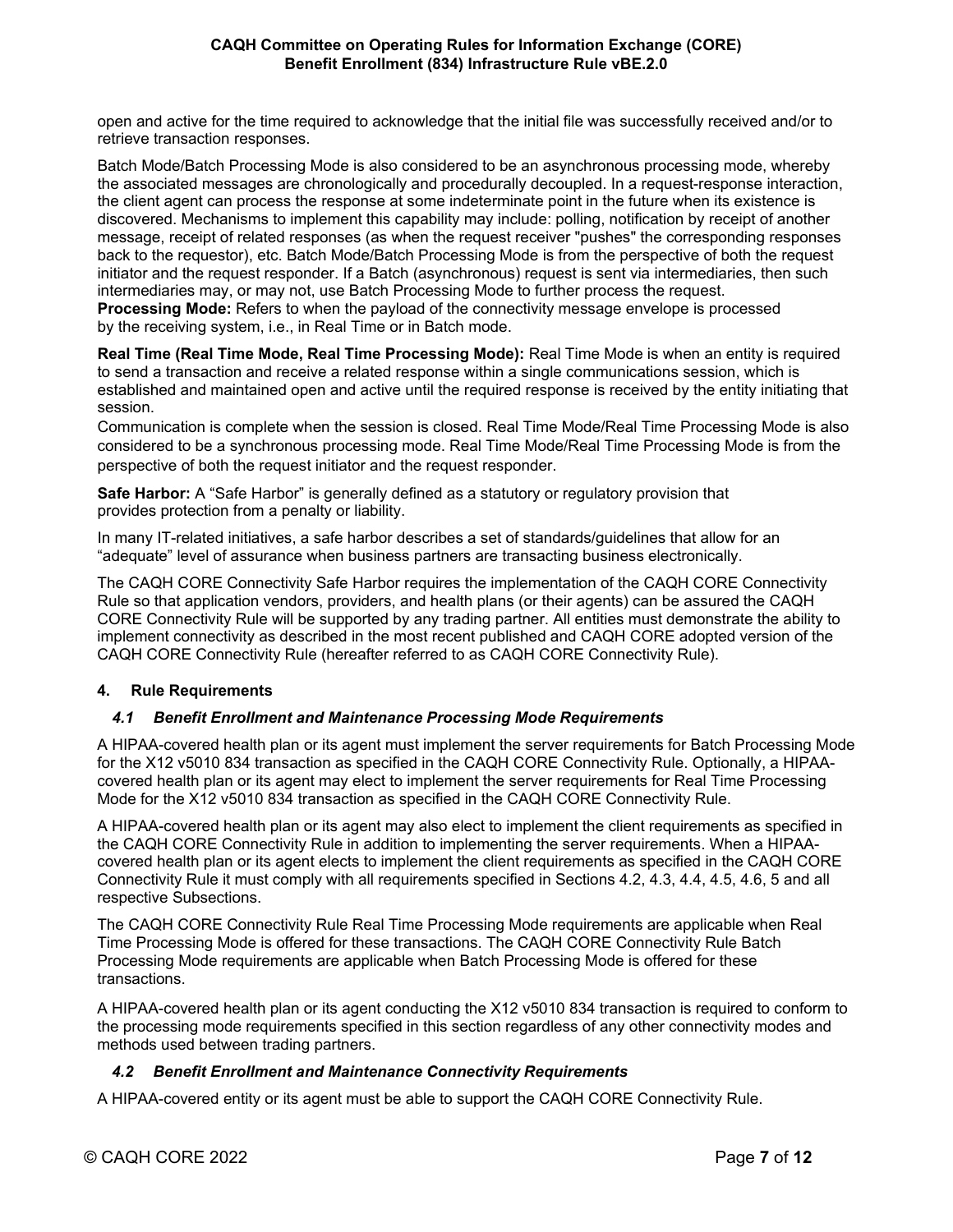This connectivity rule addresses usage patterns for Real Time and Batch Processing Modes, the exchange of security identifiers, and communications-level errors and acknowledgements. It does not attempt to define the specific content of the message payload exchanges beyond declaring the formats that must be used between entities and that security information must be sent outside of the message envelope payload.

All HIPAA-covered entities must demonstrate the ability to implement connectivity as described in CAQH CORE Connectivity Rule. The CAQH CORE Connectivity Rule is designed to provide a "Safe Harbor" that application vendors, providers and health plans or other entities can be assured will be supported by any trading partner. Supported means that the entity is capable and ready at the time of the request by a trading partner to exchange data using the CAQH CORE Connectivity Rule. These requirements are not intended to require trading partners to remove existing connections that do not match the rule, nor are they intended to require that all trading partners must use this method for all new connections. CAQH CORE expects that in some technical circumstances, trading partners may agree to use different communication mechanism(s) and/or security requirements than those described by theserequirements.

# <span id="page-8-0"></span>*4.3 Benefit Enrollment and Maintenance System Availability*

Many health plan issuers and their trading partners have a need to conduct benefit enrollment and maintenance transactions outside of the typical business day and business hours. Additionally, health plan issuers and their trading partners are now allocating staff resources to performing administrative and financial back-office activities on weekends and evenings. As a result, health plan issuers and their trading partners have a business need to be able to conduct enrollment and disenrollment transactions at any time.

On the other hand, health plan issuers have a business need to periodically take their benefit enrollment and maintenance processing and other systems offline in order to perform required system maintenance. This typically results in some systems not being available for timely processing of X12 v5010 834 and X12 v5010 999 transactions on certain nights and weekends. This rule requirement addresses these conflicting needs.

# **4.3.1 System Availability Requirements**

# *4.3.3.1 Weekly System Availability Requirement*

<span id="page-8-2"></span><span id="page-8-1"></span>System availability must be no less than 90 percent per calendar week for both Real Time and Batch Processing Modes. System is defined as all necessary components required to process an X12 v5010 834 transaction, and an X12 v5010 999 transaction. Calendar week is defined as 12:01 a.m. Sunday to 12:00 a.m. the following Sunday. This will allow for a HIPAA-covered health plan or its agent to schedule system updates to take place within a maximum of 17 hours per calendar week for regularly scheduled downtime.

# *4.3.3.2 Quarterly System Availability Requirement*

<span id="page-8-3"></span>A HIPAA-covered health plan or its agent may choose to use an additional 24 hours of scheduled system downtime per calendar quarter. System is defined as all necessary components required to process a 5010 834 transaction and an X12 v5010 999 transaction. This will allow a HIPAA-covered health plan or its agent to schedule additional downtime for substantive system migration. This additional allowance in a system downtime is in excess of the allowable weekly system downtime specified in Section 4.3.3.1.

# **4.3.2 Reporting Requirements**

# *4.3.2.1 Scheduled Downtime*

<span id="page-8-5"></span><span id="page-8-4"></span>A HIPAA-covered health plan or its agent must publish its regularly scheduled system downtime in an appropriate manner (e.g., on websites or in companion guides) such that the HIPAA-covered health plan's trading partners can determine the health plan's system availability so that staffing levels can be effectively managed.

# *4.3.2.2 Non-Routine Downtime*

<span id="page-8-6"></span>For non-routine downtime (e.g., system upgrade), a HIPAA-covered health plan or its agent must publish the schedule of non-routine downtime at least one week in advance.

# *4.3.2.3 Unscheduled Downtime*

<span id="page-8-7"></span>For unscheduled/emergency downtime (e.g., system crash), a HIPAA-covered health plan or its agent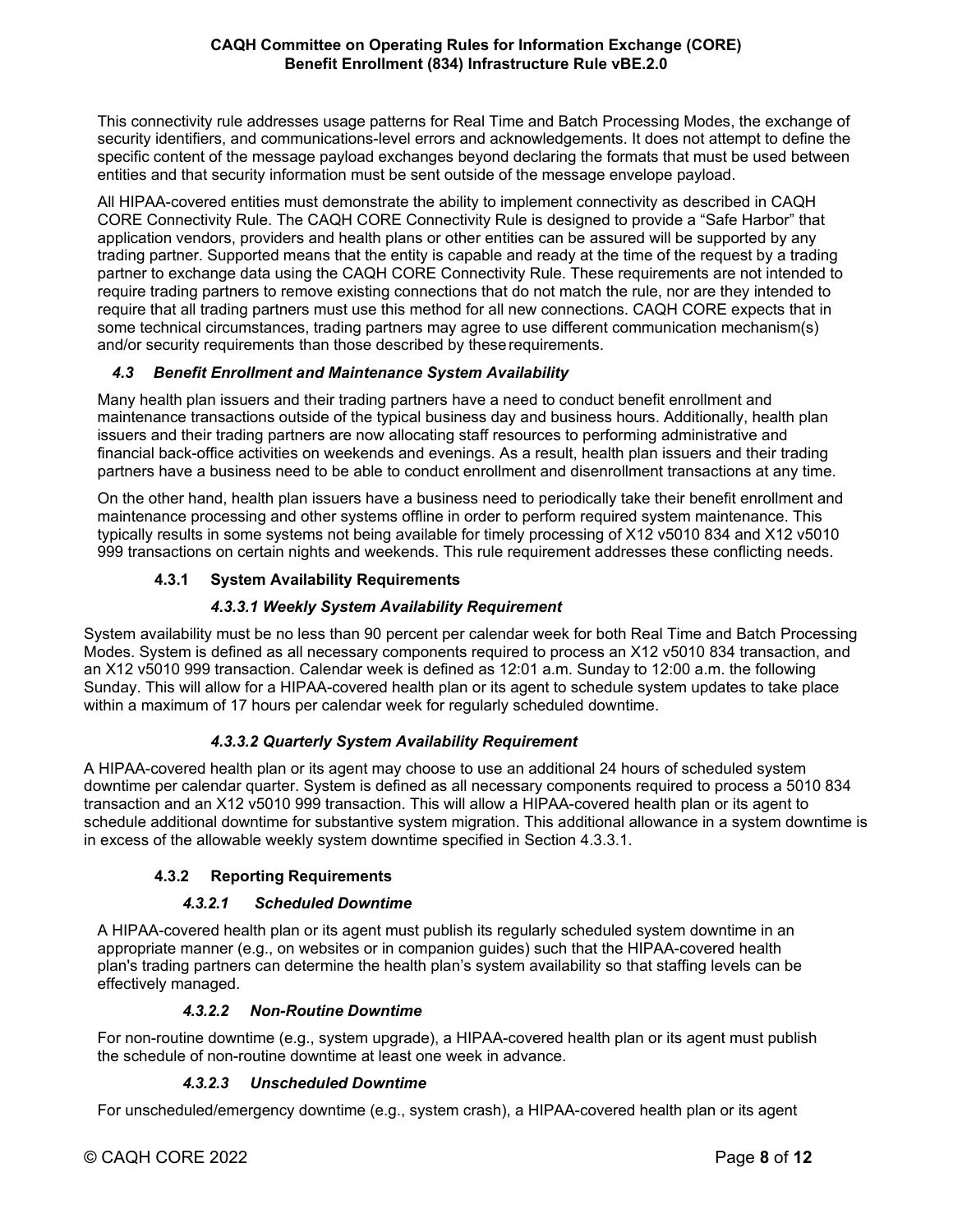<span id="page-9-0"></span>are required to provide information within one hour of realizing downtime will be needed.

# *4.3.2.4 No Response Required*

<span id="page-9-1"></span>No response is required during scheduled, non-routine, or unscheduled downtime(s).

# *4.3.2.5 Holiday Schedule*

Each HIPAA-covered health plan or its agent will establish its own holiday schedule and publish it in accordance with the rule requirements above.

# <span id="page-9-2"></span>*4.4 Benefit Enrollment and Maintenance Real Time Processing Mode Response Time Requirements*

*Maximum* response time for the receipt of an X12 v5010 999 transaction from the time of submission of an X12 v5010 834 must be 20 seconds when processing in Real Time Processing Mode.

Each HIPAA-covered entity or its agent must support this *maximum* response time requirement to ensure that at least 90 percent of all required responses are returned within the specified maximum response time as measured within a calendar month.

Each HIPAA-covered entity or its agent must capture, log, audit, match, and report the date (YYYYMMDD), time (HHMMSS) and control numbers from its own internal systems and the corresponding data received from its trading partners.

The recommended maximum response time between each participant in the transaction routing path is 4 seconds or less per hop as long as the 20-second total roundtrip *maximum* requirement is met.

Each HIPAA-covered entity or its agent must support these response time requirements in this section and other CAQH CORE Operating Rules regardless of the connectivity mode and methods used between trading partners.

The goal of this requirement is to adhere to the principles of EDI in assuring that transactions sent are accurately received and to facilitate correction of errors in Functional Groups of X12 v5010 834 transactions.

<span id="page-9-3"></span>This requirement assumes a successful communication connection has been established.

## *4.5 Benefit Enrollment and Maintenance Real Time Processing Mode Acknowledgement Requirements*

A HIPAA-covered health plan or its agent must return an X12 v5010 999 transaction to indicate that a Functional Group(s) or Transaction Set(s) is accepted, accepted with errors, or rejected and must report each error detected to the most specific level of detail supported by the X12 v5010 999 transaction.

## <span id="page-9-4"></span>*4.6 Benefit Enrollment and Maintenance Batch Processing Mode Response Time Requirements*

*Maximum* response time for availability of X12 v5010 999 transaction when processing an X12 v5010 834 transaction submitted in Batch Processing Mode by 9:00 pm Eastern Time of a business day by a health plan sponsor or its agent must be no later than 7:00 am Eastern Time the third business day following submission.

A business day consists of the 24 hours commencing with 12:00 am (Midnight or 0000 hours) of each designated day through 11:59 pm (2359 hours) of that same designated day. The actual calendar day(s) constituting business days are defined by and at the discretion of each HIPAA-covered health plan or its agent.

Each HIPAA-covered entity or its agent must support this *maximum* response time requirement to ensure that at least 90 percent of all required responses are returned within the specified maximum response time as measured within a calendar month.

Each HIPAA-covered entity or its agent must capture, log, audit, match, and report the date (YYYYMMDD), time (HHMMSS) and control numbers from its own internal systems and the corresponding data received from its trading partners.

Each HIPAA-covered entity or its agent must support these response time requirements in this section and other CAQH CORE Operating Rules regardless of the connectivity mode and methods used between trading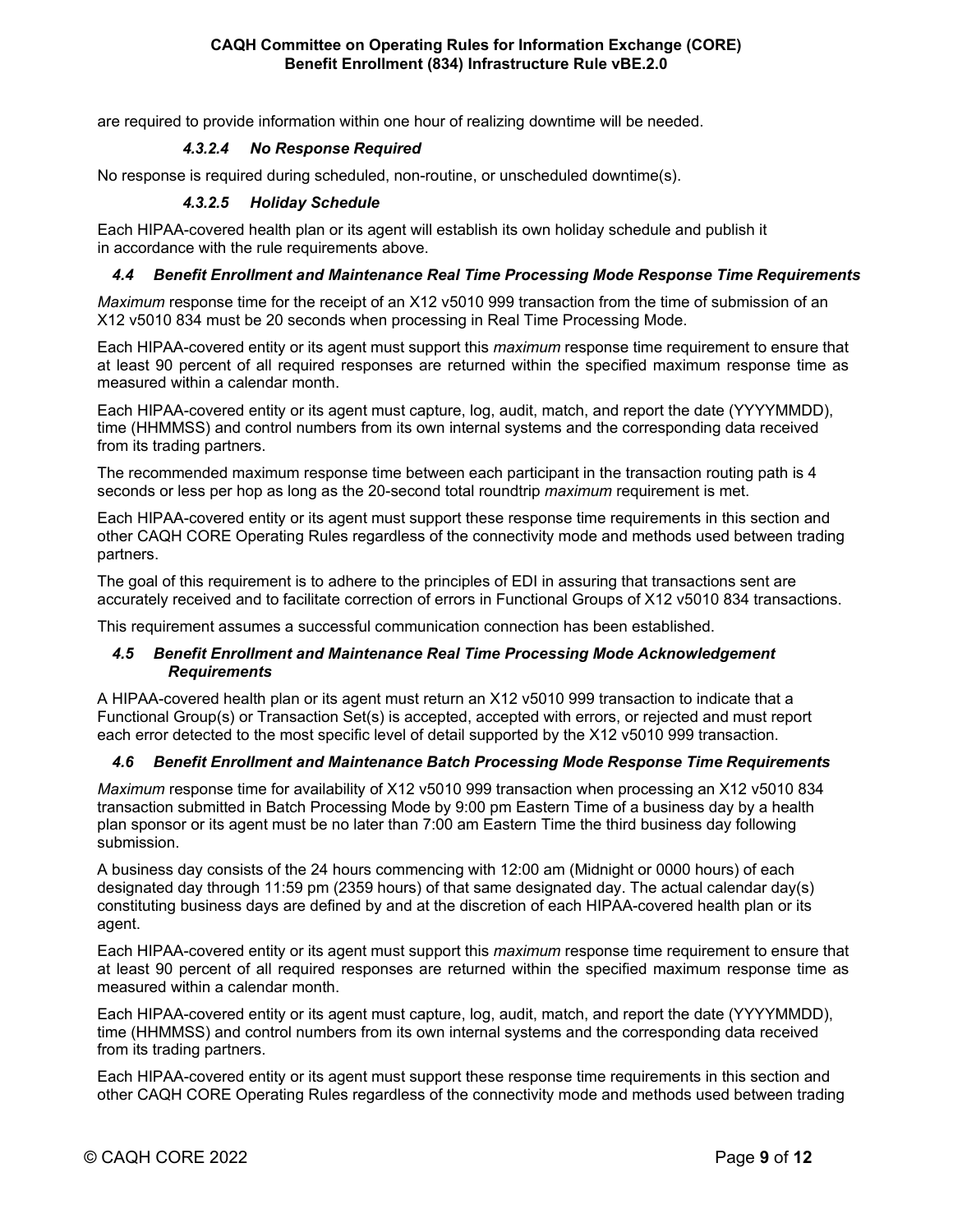partners.

The goal of this requirement is to adhere to the principles of EDI in assuring that transactions sent are accurately received and to facilitate correction of errors in Functional Groups of X12 v5010 834 transactions.

This requirement assumes a successful communication connection has been established.

# <span id="page-10-0"></span>*4.7 Benefit Enrollment and Maintenance Batch Processing Mode Acknowledgement Requirements*

A HIPAA-covered health plan or its agent must return an X12 v5010 999 transaction for each Functional Group of X12 v5010 834 transactions:

• To indicate that the Functional Group(s) was either accepted, accepted with errors, or rejected

And

• To specify for each included X12 v5010 834 that the Transaction Set was either accepted, accepted with errors, or rejected

The HIPAA-covered health plan or its agent must not return the X12 v5010 999 transaction during the initial communications session in which the X12 v5010 834 transaction is submitted.

When a Functional Group of X12 v5010 834 of transactions is either accepted with errors or rejected, the X12 v5010 999 transaction must report each error detected to the most specific level of detail supported by the X12 v5010 999 transaction.

# <span id="page-10-1"></span>*4.8 Elapsed Time for Enrollment System Processing of Received Benefit Enrollment Data*

A HIPAA-covered health plan or its agent must process the benefit enrollment and maintenance data by its enrollment application system within five business days following the successful receipt and validation of the data. In the context of this rule

• *Successful Receipt* means that the X12 v5010 834 transaction has not been rejected by the health plan or its agent's EDI management system

And

• *Validation* means that any data inconsistencies detected in an accepted X12 v5010 834 transaction which would prevent accurate posting of that data to the health plan or its agent's internal enrollment application system have been resolved

## *4.9 Benefit Enrollment and Maintenance Companion Guide*

<span id="page-10-2"></span>A HIPAA-covered health plan or its agent has the option of creating a "companion guide" that describes the specifics of how it will implement the HIPAA transactions. The companion guide is in addition to and supplements the X12 TR3 Implementation Guide.

Currently HIPAA-covered health plans or their agents have independently created companion guides that vary in format and structure. Such variance can be confusing to trading partners who must review numerous companion guides along with the X12 TR3 Implementation Guides. To address this issue, CAQH CORE developed the CAQH CORE Companion Guide Template for health plans or their agents. Using this template, health plans or their agents can ensure that the structure of their companion guide is similar to other health plan's documents, making it easier for its trading partners to find information quickly as they consult each health plan's document on these important industry EDI transactions.

Developed with input from multiple health plans, system vendors, provider representatives, and health care/HIPAA industry experts, this template organizes information into several simple sections – General Information (Sections 1-9) and Transaction-Specific Information (Section 10) – accompanied by an appendix. Note that the Companion Guide template is presented in the form of an example from the viewpoint of a fictitious Acme Health Plan.

Although CAQH CORE believes that a standard template/common structure is desirable, it recognizes that different health plans may have different requirements. The CAQH CORE Companion Guide template gives health plans the flexibility to tailor the document to meet their particular needs.